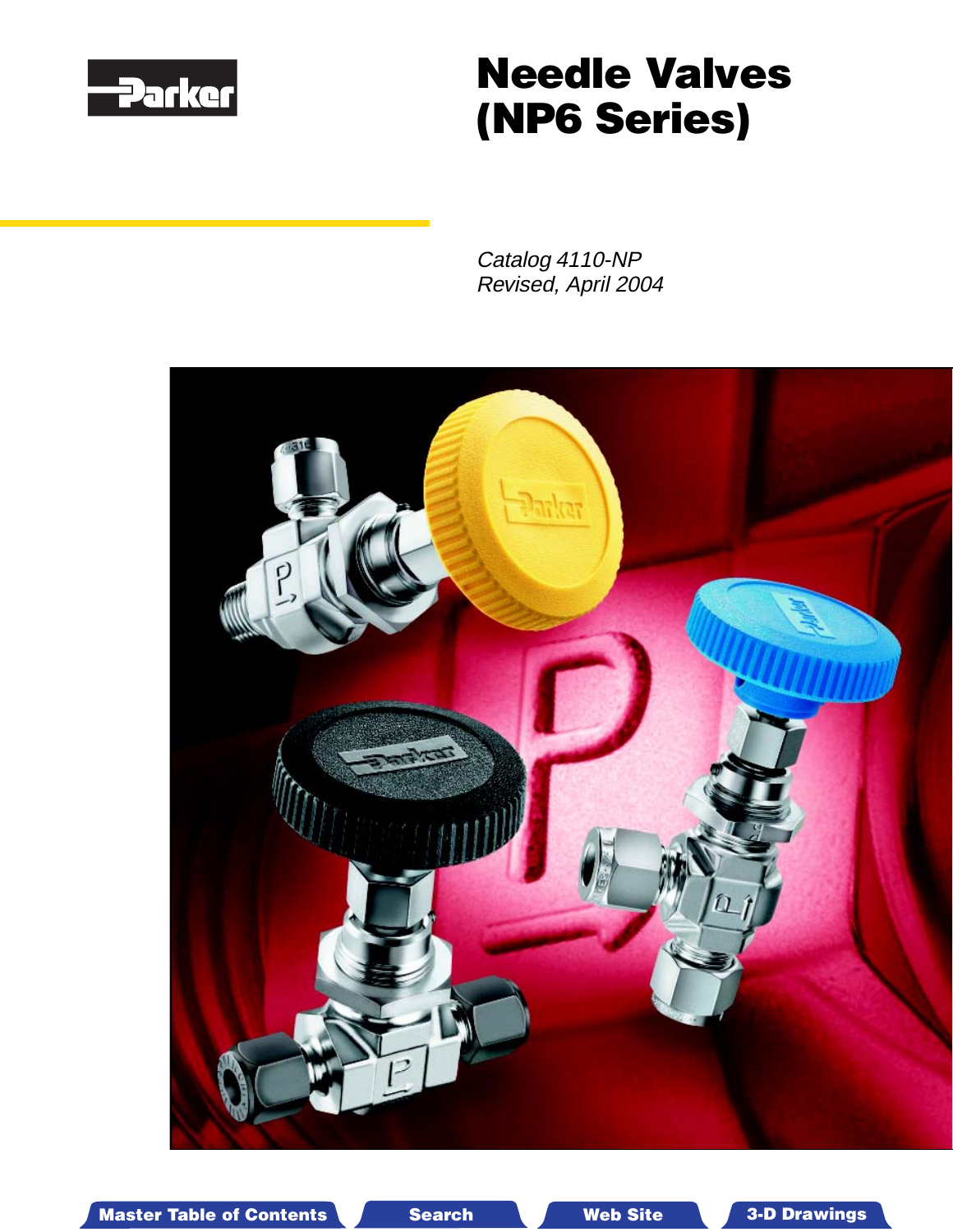### **Introduction**

Parker NP6 Needle Valves are designed with packing below the stem threads and a two-piece stem. The packing below the threads protects the flow stream from thread lubricant contamination or washout and also protects the stem threads from potential damaging effects of the media. The two-piece stem produces a non-rotating lower stem for superior, repeatable sealing and reduced packing wear.

8

### **Features**

- Packing below power threads protects thread lubricants from media and isolates the media from the lubricant for severe service applications
- O-ring dust seal in bonnet protects stem threads from external contamination
- Choice of two non-rotating stem types: R-Stem – All metal, blunt stem tip K-Stem – PCTFE stem tip
- Non rotating lower stem extends packing and valve life
- 316 stainless steel construction
- Inline and angle patterns
- Wide variety of US Customary and SI ports
- Panel mountable
- 100% factory tested
- Optional color coded handles

**Materials of Construction**

## **Specifications**

- **Pressure Rating:** 6000 psig (414 bar) CWP
- **Temperature Rating:**
	- PTFE Packing: -65°F to 450°F (-54°C to 232°C) PCTFE: -65°F to 350°F (-54°C to 177°C) Buna-N Rubber: -30°F to 250°F (-34°C to 121°C) Ethylene Propylene Rubber: -70°F to 275°F (-57°C to 135°C) Fluorocarbon Rubber: -15°F to 400°F (-26°C to 204°C) Grafoil®:

-70°F to 700°F (-57°C to 371°C)

| Item # | <b>Description</b>       | <b>Material</b>            |  |  |
|--------|--------------------------|----------------------------|--|--|
| 1      | Body                     | ASTM A 182                 |  |  |
|        |                          | Type F316                  |  |  |
| 2      | <b>Packing Nut</b>       | ASTM A 479                 |  |  |
|        |                          | Type 316                   |  |  |
| 3      | Lower Stem               | ASTM A 276                 |  |  |
|        | (R-Stem)                 | Type 316                   |  |  |
| 3      | Lower Stem               | ASTM A 276                 |  |  |
|        | (K-Stem)                 | Type 316, with PCTFE       |  |  |
| 4      | <b>Upper Stem</b>        | ASTM A 276                 |  |  |
|        |                          | Type 316                   |  |  |
| 5      | Packing Gland            | ASTM A 479                 |  |  |
|        |                          | Type 316                   |  |  |
| 6      | Packing*                 | <b>PTFE</b>                |  |  |
| 7      | Packing Washer           | <b>Stainless Steel</b>     |  |  |
| 8      | Handle <sup>**</sup>     | Nylon 6/6 with SS insert   |  |  |
| 9      | <b>Handle Screw</b>      | <b>Stainless Steel</b>     |  |  |
| 10     | <b>Packing Nut Screw</b> | Stainless Steel            |  |  |
| 11     | Dust Seal                | <b>Fluorocarbon Rubber</b> |  |  |
| 12     | Panel Nut                | 316 Stainless Steel        |  |  |

Op[tional elastomeric stem seals and](#page-3-0) Grafoil® packing are available - See How to Order

Handles for Grafoil® packed valves are aluminum T-bars. Lubrication: Perfluorinated polyether



Model Shown: 4M4F-NP6LR-SSP

2 **Parker Hannifin Corporation**

2arker Master Table of Contents **3. Dearch Master Table of Contents 3-D Drawings Search** Master Table of Contents 3-D Drawings



Instrumentation Products Division Jacksonville, Alabama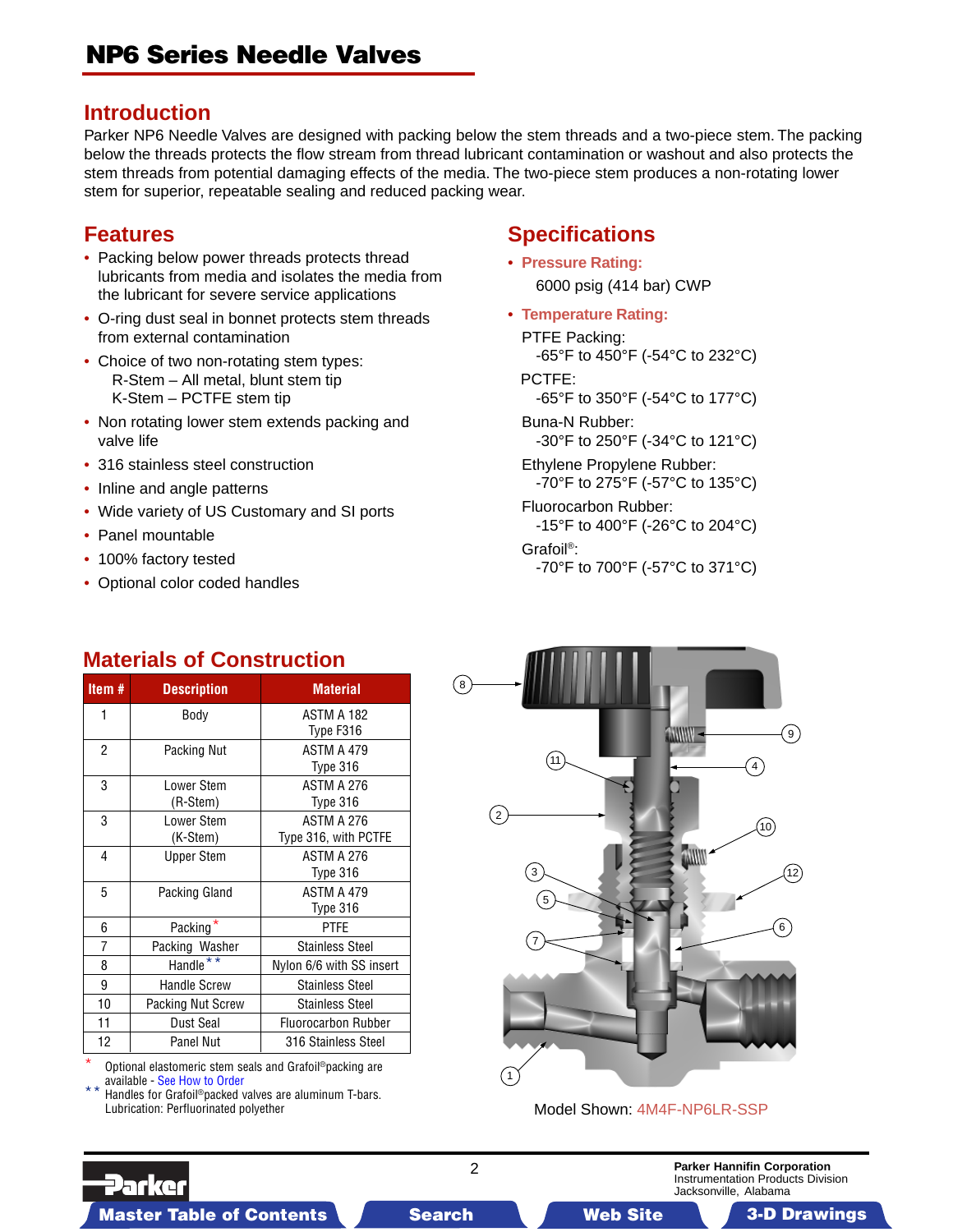# **NP6 Series Needle Valves**



**\* Note:** Handle diameter for R Stem NP6 Series Valves is 1.81 (46.0)

# **Dimensions / Flow Data**



( ) Denotes dimensions in millimeters

|                        | <b>Basic</b>           |                       | <b>End Connections</b>              |                              |                |     | <b>Flow Data</b>           |                  |                            |              |             | <b>Dimensions</b> |             |      |
|------------------------|------------------------|-----------------------|-------------------------------------|------------------------------|----------------|-----|----------------------------|------------------|----------------------------|--------------|-------------|-------------------|-------------|------|
|                        | <b>Part Number</b>     | <b>Inlet</b>          | <b>Outlet</b>                       | <b>Stem</b>                  | <b>Orifice</b> |     | <b>Inline</b>              |                  | Angle                      |              | A†          |                   |             | B†   |
| <b>Inline</b>          | Angle                  | (Port 1)              | (Port 2)                            | <b>Type</b>                  | <b>Inch</b>    | mm  | $c_{\scriptscriptstyle v}$ | $X_\tau^{\star}$ | $c_{\scriptscriptstyle v}$ | $X_\tau^*$   | <b>Inch</b> | mm                | <b>Inch</b> | mm   |
| 4A-NP6LR<br>4A-NP6LK   | 4A-NP6AR<br>4A-NP6AK   |                       | 1/4" Compression A-LOK <sup>®</sup> | Blunt<br><b>PCTFE</b>        | 0.177          | 4.5 | 0.60<br>0.51               | 0.50<br>0.55     | 0.67<br>0.65               | 0.39<br>0.52 | 1.20        | 30.5              | 1.20        | 30.5 |
| 4F-NP6LR<br>4F-NP6LK   | 4F-NP6AR<br>4F-NP6AK   | 1/4" Female NPT       |                                     | Blunt<br><b>PCTFE</b>        | 0.177          | 4.5 | 0.60<br>0.51               | 0.50<br>0.55     | 0.67<br>0.65               | 0.39<br>0.52 | 1.00        | 25.4              | 1.00        | 25.4 |
| 4M-NP6LR<br>4M-NP6LK   | 4M-NP6AR<br>4M-NP6AK   | 1/4" Male NPT         |                                     | Blunt<br><b>PCTFE</b>        | 0.177          | 4.5 | 0.60<br>0.51               | 0.50<br>0.55     | 0.67<br>0.65               | 0.39<br>0.52 | 1.03        | 26.2              | 1.03        | 26.2 |
| 4Z-NP6LR<br>4Z-NP6LK   | 4Z-NP6AR<br>4Z-NP6AK   | 1/4" Compression CPI™ |                                     | <b>Blunt</b><br><b>PCTFE</b> | 0.177          | 4.5 | 0.60<br>0.51               | 0.50<br>0.55     | 0.67<br>0.65               | 0.39<br>0.52 | 1.20        | 30.5              | 1.20        | 30.5 |
| 6A-NP6LR<br>6A-NP6LK   | 6A-NP6AR<br>6A-NP6AK   |                       | 3/8" Compression A-LOK®             | <b>Blunt</b><br><b>PCTFE</b> | 0.177          | 4.5 | 0.60<br>0.51               | 0.50<br>0.55     | 0.67<br>0.65               | 0.39<br>0.52 | 1.23        | 31.2              | 1.23        | 31.2 |
| 6Z-NP6LR<br>6Z-NP6LK   | 6Z-NP6AR<br>6Z-NP6AK   |                       | 3/8" Compression CPI™               | <b>Blunt</b><br><b>PCTFE</b> | 0.177          | 4.5 | 0.60<br>0.51               | 0.50<br>0.55     | 0.67<br>0.65               | 0.39<br>0.52 | 1.23        | 31.2              | 1.23        | 31.2 |
| M6A-NP6LR<br>M6A-NP6LK | M6A-NP6AR<br>M6A-NP6AK |                       | 6mm Compression A-LOK <sup>®</sup>  | <b>Blunt</b><br><b>PCTFE</b> | 0.177          | 4.5 | 0.60<br>0.51               | 0.50<br>0.55     | 0.67<br>0.65               | 0.39<br>0.52 | 1.16        | 29.5              | 1.16        | 29.5 |
| M6Z-NP6LR<br>M6Z-NP6LK | M6Z-NP6AR<br>M6Z-NP6AK |                       | 6mm Compression CPI™                | <b>Blunt</b><br><b>PCTFE</b> | 0.177          | 4.5 | 0.60<br>0.51               | 0.50<br>0.55     | 0.67<br>0.65               | 0.39<br>0.52 | 1.16        | 29.5              | 1.16        | 29.5 |
| M8A-NP6LR<br>M8A-NP6LK | M8A-NP6AR<br>M8A-NP6AK |                       | 8mm Compression A-LOK®              | Blunt<br><b>PCTFE</b>        | 0.177          | 4.5 | 0.60<br>0.51               | 0.50<br>0.55     | 0.67<br>0.65               | 0.39<br>0.52 | 1.24        | 31.5              | 1.24        | 31.5 |
| M8Z-NP6LR<br>M8Z-NP6LK | M8Z-NP6AR<br>M8Z-NP6AK |                       | 8mm Compression CPI™                | <b>Blunt</b><br><b>PCTFE</b> | 0.177          | 4.5 | 0.60<br>0.51               | 0.50<br>0.55     | 0.67<br>0.65               | 0.39<br>0.52 | 1.24        | 31.5              | 1.24        | 31.5 |

\* Tested in accordance with ISA S75.02. Gas flow will be choked when  $P_1 - P_2 / P_1 = x_T$ .

† For CPI™ and A-LOK®, dimensions are measured with nuts in the finger tight position.

**Parker** Master Table of Contents Search Web Site Allen Drawings Search Master Table of Contents 3-D Drawings

3 **Parker Hannifin Corporation** Instrumentation Products Division Jacksonville, Alabama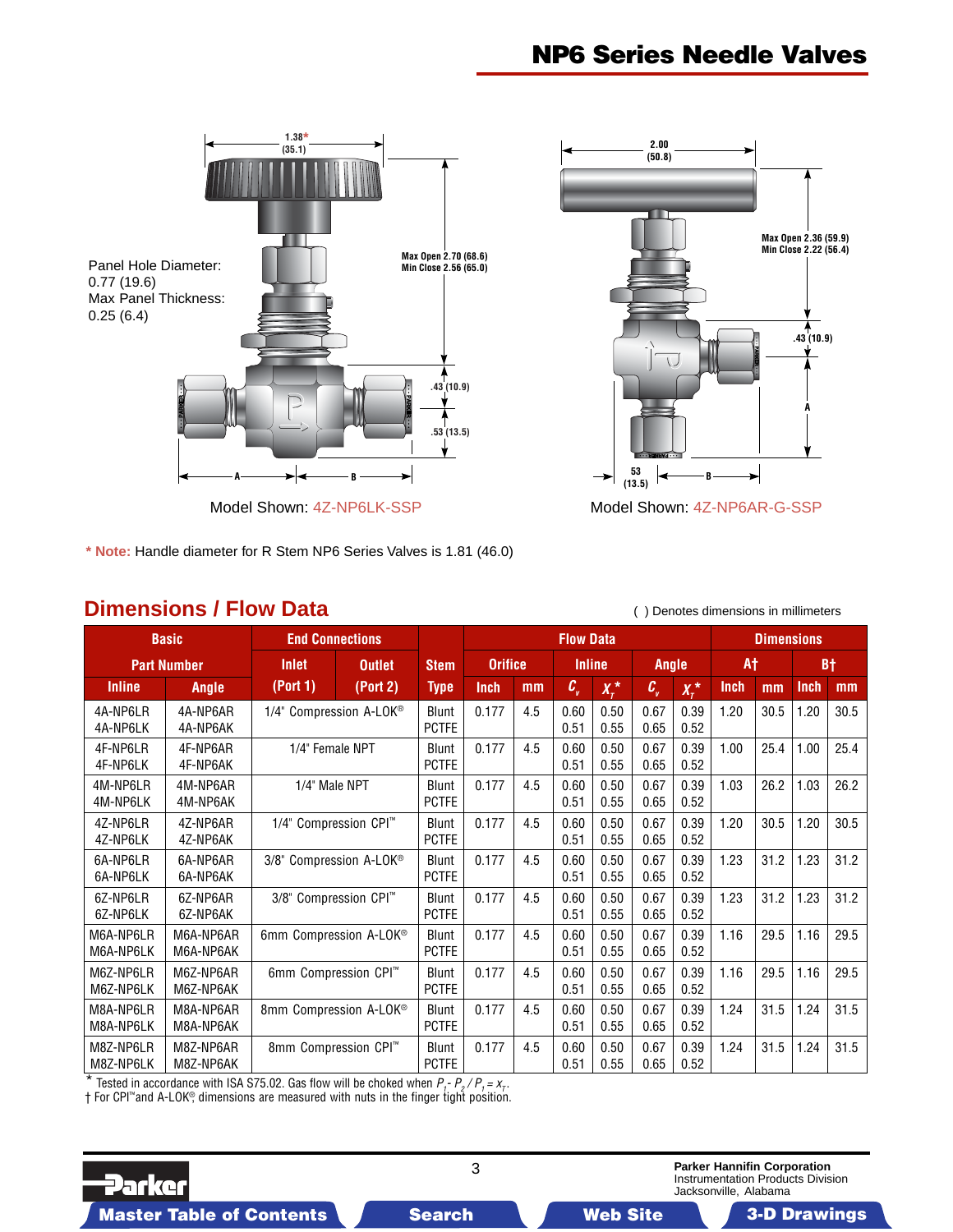# <span id="page-3-0"></span>**How to Order**

The correct part number is easily derived from the following number sequence. The six product characteristics required are coded as shown below. \*Note: If the inlet and outlet ports are the same, eliminate the outlet port designator.

| <b>Example:</b> | 4Z           | *<br>$\mathbf{r}$ | NP6A          | <u>K</u>          | ΒN<br>÷     | <b>SSP</b><br>$\sim$ |
|-----------------|--------------|-------------------|---------------|-------------------|-------------|----------------------|
|                 | (1)          | $\bf(2)$          | (3)           | $\left( 4\right)$ | (5)         | $\hat{6}$            |
|                 | <b>Inlet</b> | <b>Outlet</b>     | <b>Valve</b>  | <b>Stem</b>       | <b>Stem</b> | <b>Body</b>          |
|                 | <b>Port</b>  | <b>Port</b>       | <b>Series</b> | Tvpe              | <b>Seal</b> | <b>Material</b>      |

Describes a angle pattern NP6 Series needle valve equipped with 1/4" CPI™ compression inlet and outlet ports, a PCTFE tipped stem, Buna-N seals, and stainless steel construction with panel mounting nut.

| Example: | 4M                          | 4F<br>$\sim$                 | NP6L                   | R                          | $\sim$                     | <u>SSP</u>                     |
|----------|-----------------------------|------------------------------|------------------------|----------------------------|----------------------------|--------------------------------|
|          | $\left( 1\right)$           | $\mathbf{2}$                 | $\mathbf{3}$           | $\left( 4\right)$          | (5)                        | $\left( 6\right)$              |
|          | <b>Inlet</b><br><b>Port</b> | <b>Outlet</b><br><b>Port</b> | Valve<br><b>Series</b> | <b>Stem</b><br><b>Type</b> | <b>Stem</b><br><b>Seal</b> | <b>Body</b><br><b>Material</b> |

Describes a inline pattern NP6 Series needle valve equipped with 1/4" male NPT inlet port, 1/4" female NPT outlet port, a blunt stem type, PTFE stem seal, stainless steel construction with panel mounting nut.

| Л.<br><b>Inlet</b><br><b>Port</b> | $\left( 2\right)$<br><b>Outlet</b><br><b>Port</b> |              | $\left( 4\right)$<br><b>Stem</b><br><b>Type</b> | $\overline{\mathbf{5}}$<br><b>Stem</b><br><b>Seal</b>                                                                          | 6<br><b>Body</b><br><b>Material</b>           |
|-----------------------------------|---------------------------------------------------|--------------|-------------------------------------------------|--------------------------------------------------------------------------------------------------------------------------------|-----------------------------------------------|
| 4A, 4F, 4M, 4Z,<br>6A, 6Z,        | <b>M6A, M6Z,</b><br><b>M8A, M8Z</b>               | NP6L<br>NP6A | $R - Blunt$<br><b>K</b> - PCTFE                 | <b>Blank - PTFE</b><br><b>BN-</b> Buna-N Rubber<br><b>EPR-Ethylene</b><br>Propylene Rubber<br><b>V-</b> Fluorocarbon<br>Rubber | <b>SSP-</b> Stainless Steel<br>with Panel Nut |
|                                   |                                                   |              |                                                 | $G - Grafoi$ <sup>®</sup>                                                                                                      |                                               |

### **How to Order Options**

**Colored Round Handles** – Add the designator corresponding to the correct handle color as a suffix to the part number. Black is standard, **W** - white, **B** - blue, **G** - green, **R** - red, **Y** - yellow.Example: 4A-NP6LK-SS**-G**

**Oxygen Cleaning** – Add the suffix **-C3** to the end of the part number to receive valves cleaned and assembled for oxygen service in accordance with Parker Specification ES8003. Example: M6A-NP6AK-EPR-SS**-C3**

**Sour Gas** –To obtain valves suitable for sour gas service in accordance with NACE Standard MR0175, add the suffix **NACE** to the end of the part number. Example: 4M4F-NP6LN-SS**-NACE**

Grafoil® is a registered trademark of Union Carbide.

|                                                                                                                     | <b>WARNING</b> |                                                                                                                                                                                                                                                                                                                                                                                                                                                                                                                                                                                                   |
|---------------------------------------------------------------------------------------------------------------------|----------------|---------------------------------------------------------------------------------------------------------------------------------------------------------------------------------------------------------------------------------------------------------------------------------------------------------------------------------------------------------------------------------------------------------------------------------------------------------------------------------------------------------------------------------------------------------------------------------------------------|
| INJURY AND PROPERTY DAMAGE.                                                                                         |                | FAILURE, IMPROPER SELECTION OR IMPROPER USE OF THE PRODUCTS AND/OR SYSTEMS DESCRIBED HEREIN OR RELATED ITEMS CAN CAUSE DEATH, PERSONAL                                                                                                                                                                                                                                                                                                                                                                                                                                                            |
| products and systems and assuring that all performance, safety and warning requirements of the application are met. |                | This document and other information from Parker Hannifin Corporation, its subsidiaries and authorized distributors provide product and/or system options for further investigation by users<br>having technical expertise. It is important that you analyze all aspects of your application and review the information concerning the product or system in the current product catalog. Due to<br>the variety of operating conditions and applications for these products or systems, the user, through its own analysis and testing, is solely responsible for making the final selection of the |
| subsidiaries at any time without notice.                                                                            |                | The products described herein, including without limitation, product features, specifications, designs, availability and pricing, are subject to change by Parker Hannifin Corporation and its                                                                                                                                                                                                                                                                                                                                                                                                    |
|                                                                                                                     | Offer of Sale  |                                                                                                                                                                                                                                                                                                                                                                                                                                                                                                                                                                                                   |
| the provisions stated in the "Offer of Sale" located in Catalog 4110-U Needle Valves (U Series).                    |                | The items described in this document are hereby offered for sale by Parker Hannifin Corporation, its subsidiaries or its authorized distributors. This offer and its acceptance are governed by                                                                                                                                                                                                                                                                                                                                                                                                   |
| © Copyright 2004, Parker Hannifin Corporation. All Rights Reserved.                                                 |                |                                                                                                                                                                                                                                                                                                                                                                                                                                                                                                                                                                                                   |
|                                                                                                                     |                |                                                                                                                                                                                                                                                                                                                                                                                                                                                                                                                                                                                                   |
| <del>- P</del> arker                                                                                                |                | <b>Parker Hannifin Corporation</b><br><b>Instrumentation Products Division</b><br>Jacksonville, Alabama                                                                                                                                                                                                                                                                                                                                                                                                                                                                                           |

Master Table of Contents **3. Dearch Master Table of Contents 3-D Drawings Search** Master Table of Contents 3-D Drawings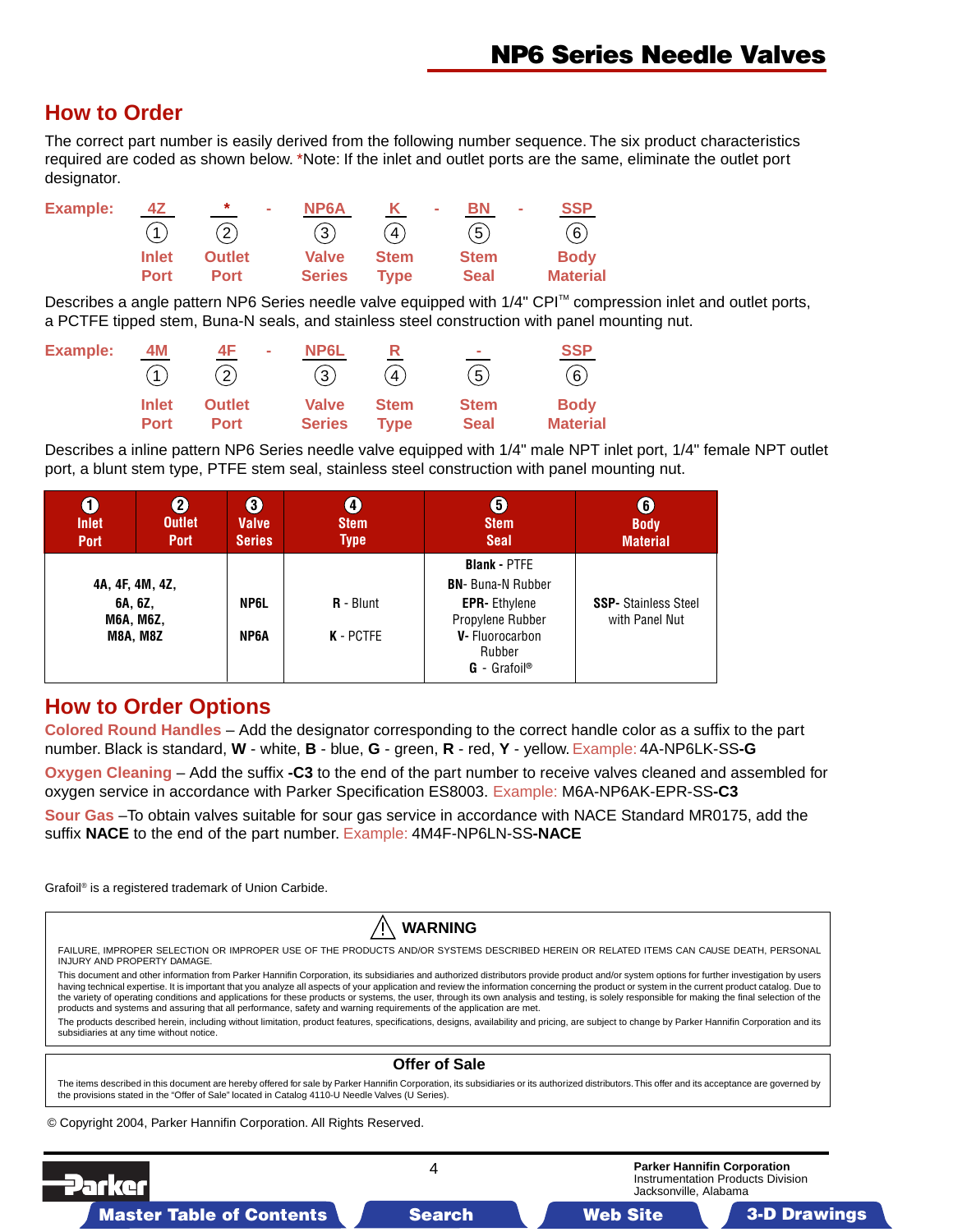#### $2^{\circ}$  $\circ$ 81 20 20 89 80 80  $\gamma$  $\hat{\mathcal{S}}$  $\mathcal{R}^6$ 38  $\phi$ 189 20<sup>4</sup> 260 316  $\mathcal{A}^{\prime}$ 0 1000 2000 3000 4000 5000 6000 7000  $\overline{0}$ 69 138 207 276 345 414 483 **Pressure (psig) Pressure (bar) Temperature (˚F) Temperature (˚C) Grafoil® with R Stem K Stem R Stem**

# **Pressure vs. Temperature Flow Characteristics**

#### **Note:** To determine MPa, multiply bar by 0.1



**Note:** When combining seat and seal materials, the most restrictive temperature rating becomes the limiting factor on temperature range.

|                          |     |                     | $C_v = .60 / X_t = .50$            |                      |                        |                           |                            |
|--------------------------|-----|---------------------|------------------------------------|----------------------|------------------------|---------------------------|----------------------------|
| Inlet<br><b>Pressure</b> |     |                     | <b>Pressure</b><br>Drop $\Delta p$ |                      | Water<br>@ 60°F (16°C) |                           | Air<br>@ 60°F (16 °C)      |
| psig                     | bar | psig                | bar                                | gpm                  | $m^3/hr$               | scfm                      | $m^3/hr$                   |
| 100                      | 7   | 1<br>10             | 0.1<br>0.7                         | 0.6<br>1.9           | 0.1<br>0.4             | 6.4<br>19.0               | 10.2<br>30.0               |
|                          |     | 25                  | 1.7                                | 3.0                  | 0.7                    | 27.3                      | 42.1                       |
| 1000                     | 69  | 10<br>100<br>250    | 0.7<br>6.9<br>17.2                 | 1.9<br>6.0<br>9.5    | 0.4<br>1.4<br>2.2      | 59.7<br>177.5<br>251.1    | 100.9<br>299.7<br>422.8    |
| 3000                     | 207 | 100<br>500<br>1000  | 6.9<br>34.5<br>69.0                | 6.0<br>13.4<br>19.0  | 1.4<br>3.0<br>4.3      | 320.2<br>651.3<br>806.5   | 543.7<br>1105.2<br>1367.5  |
| 6000                     | 413 | 500<br>1000<br>2000 | 34.5<br>69.0<br>137.9              | 13.4<br>19.0<br>26.8 | 3.0<br>4.3<br>6.1      | 977.0<br>1300.6<br>1610.0 | 1660.8<br>2210.4<br>2734.6 |

# **Inline Pattern Flow Calculations**

|      | $C_v$ = .51 / $X_\tau$ = .55    |                     |                                    |                      |                                             |                           |                            |  |  |  |  |  |  |
|------|---------------------------------|---------------------|------------------------------------|----------------------|---------------------------------------------|---------------------------|----------------------------|--|--|--|--|--|--|
|      | <b>Inlet</b><br><b>Pressure</b> |                     | <b>Pressure</b><br>Drop $\Delta p$ |                      | <b>Water</b><br>$@60^{\circ}F(16^{\circ}C)$ |                           | Air<br>@ 60°F (16°C)       |  |  |  |  |  |  |
| psig | bar                             | psig                | bar                                | gpm                  | $m^3/hr$                                    | scfm                      | $m^3/hr$                   |  |  |  |  |  |  |
| 100  | 7                               | 10<br>25            | 0.1<br>0.7<br>1.7                  | 0.5<br>1.6<br>2.6    | 0.1<br>0.4<br>0.6                           | 5.4<br>16.3<br>23.6       | 8.6<br>25.6<br>36.4        |  |  |  |  |  |  |
| 1000 | 69                              | 10<br>100<br>250    | 0.7<br>6.9<br>17.2                 | 1.6<br>5.1<br>8.1    | 0.4<br>1.2<br>1.8                           | 50.8<br>151.8<br>217.2    | 85.8<br>256.4<br>365.9     |  |  |  |  |  |  |
| 3000 | 207                             | 100<br>500<br>1000  | 6.9<br>34.5<br>69.0                | 5.1<br>11.4<br>16.1  | 1.2<br>2.6<br>3.7                           | 272.8<br>559.8<br>703.3   | 463.1<br>950.1<br>1192.6   |  |  |  |  |  |  |
| 6000 | 413                             | 500<br>1000<br>2000 | 34.5<br>69.0<br>137.9              | 11.4<br>16.1<br>22.8 | 2.6<br>3.7<br>5.2                           | 834.8<br>1118.0<br>1403.9 | 1419.2<br>1900.2<br>2384.8 |  |  |  |  |  |  |

# **Angle Pattern Flow Calculations**

|                                 |     |                     | $C_v$ = .67 / $X_t$ = .39          |                                    |                   |                            |                            |  |
|---------------------------------|-----|---------------------|------------------------------------|------------------------------------|-------------------|----------------------------|----------------------------|--|
| <b>Inlet</b><br><b>Pressure</b> |     |                     | <b>Pressure</b><br>Drop $\Delta p$ | @ $60^{\circ}$ F (16 $^{\circ}$ C) | <b>Water</b>      | Air<br>@ 60°F (16°C)       |                            |  |
| psig                            | bar | psig                | bar                                | gpm                                | $m^3/hr$          | scfm                       | $m^3/hr$                   |  |
| 100                             | 7   | 1<br>10<br>25       | 0.1<br>0.7<br>1.7                  | 0.7<br>2.1<br>3.3                  | 0.2<br>0.5<br>0.8 | 7.1<br>20.9<br>29.0        | 11.3<br>32.8<br>44.4       |  |
| 1000                            | 69  | 10<br>100<br>250    | 0.7<br>6.9<br>17.2                 | 2.1<br>6.7<br>10.6                 | 0.5<br>1.5<br>2.4 | 66.5<br>194.3<br>264.8     | 112.4<br>328.0<br>445.5    |  |
| 3000                            | 207 | 100<br>500<br>1000  | 6.9<br>34.5<br>69.0                | 6.7<br>15.0<br>21.2                | 1.5<br>3.4<br>4.8 | 355.3<br>701.8<br>828.5    | 603.3<br>1190.6<br>1403.9  |  |
| 6000                            | 413 | 500<br>1000<br>2000 | 34.5<br>69.0<br>137.9              | 15.0<br>21.2<br>30.0               | 3.4<br>4.8<br>6.8 | 1072.9<br>1401.2<br>1653.4 | 1823.7<br>2381.3<br>2807.7 |  |

|                                 |     |                                    | $C_v = .65 / X_r = .52$ |                             |                   |                            |                            |  |
|---------------------------------|-----|------------------------------------|-------------------------|-----------------------------|-------------------|----------------------------|----------------------------|--|
| <b>Inlet</b><br><b>Pressure</b> |     | <b>Pressure</b><br>Drop $\Delta p$ |                         | $@60^{\circ}F(16^{\circ}C)$ | <b>Water</b>      | Air<br>@ 60°F (16 °C)      |                            |  |
| psig                            | bar | psig                               | bar                     | gpm                         | $m^3/hr$          | scfm                       | $m^3/hr$                   |  |
| 100                             | 7   | 1<br>10<br>25                      | 0.1<br>0.7<br>1.7       | 0.7<br>2.1<br>3.3           | 0.1<br>0.5<br>0.7 | 6.9<br>20.7<br>29.8        | 11.0<br>32.6<br>46.0       |  |
| 1000                            | 69  | 10<br>100<br>250                   | 0.7<br>6.9<br>17.2      | 2.1<br>6.5<br>10.3          | 0.5<br>1.5<br>2.3 | 64.7<br>192.8<br>274.0     | 109.3<br>325.6<br>461.5    |  |
| 3000                            | 207 | 100<br>500<br>1000                 | 6.9<br>34.5<br>69.0     | 6.5<br>14.5<br>20.6         | 1.5<br>3.3<br>4.7 | 347.2<br>708.9<br>883.3    | 589.5<br>1203.1<br>1497.8  |  |
| 6000                            | 413 | 500<br>1000<br>2000                | 34.5<br>69.0<br>137.9   | 14.5<br>20.6<br>29.1        | 3.3<br>4.7<br>6.6 | 1060.8<br>1415.7<br>1763.3 | 1803.2<br>2406.2<br>2995.1 |  |

5 **Parker Hannifin Corporation**

Master Table of Contents **3. Search Master Table of Contents 3-D Drawings 3-D Drawings 3-D Drawings 3-D Drawings** 

Parker